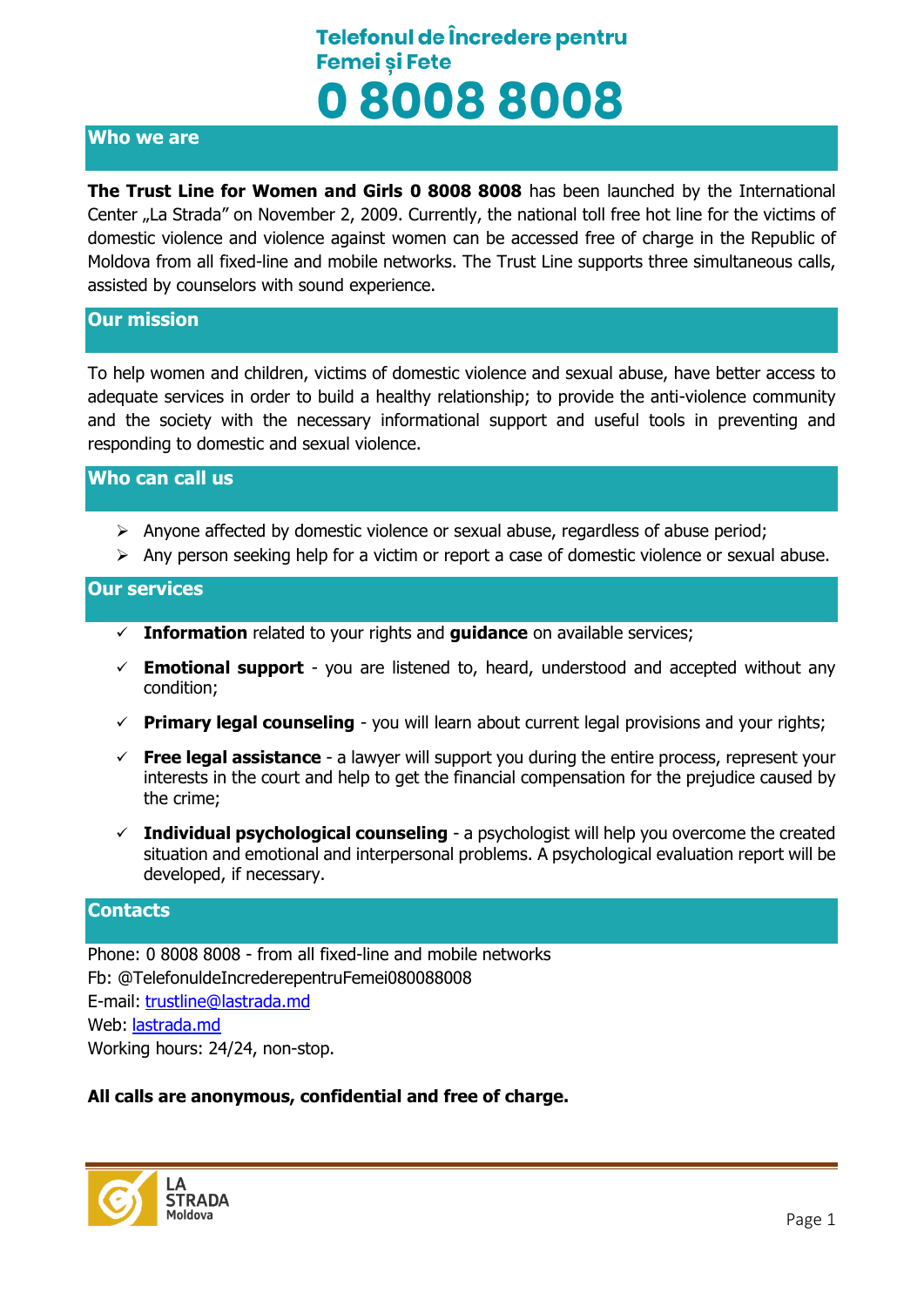# Telefonul de Încredere pentru **Femei si Fete** 080088008

## **Calls' statistics for 9 years**

The Trust Line beneficiaries are women and girls across the country - domestic and sexual violence affect particularly them. The share of male victims of domestic violence remains constant at the limit of 2-3% of the calls.

Usually, **the relatives of victims** report cases of violence within the extended family, taking responsibility for the victims, acting on their behalf and trying to convince them to leave the violent environment.

**Neighbors** call us to ask for direct intervention when, as they say, had heard shouting and cries for help or just want to be informed on how to guide the victims to get help. **Friends** usually find out about family violence from victim's confessions or when she calls for temporary shelter, financial support, etc.

The level of legal education of the victims is quite low. The violent husband uses to keep the woman next to himself by manipulating her. **The abuser threatens her to take the child after divorce**, **to leave her homeless without any financial resources**. And that, even though, in some cases, the aggressor has no right over the property, because the wife possesses the house by inheritance from her parents or it is a common good, acquired during the marriage.

Regardless of age, geography or social status, **9 out of 10 women** complain of combined types of physical and psychological abuse from **the actual or former intimate partner.**

The hardest thing for most of these women is to talk about a sexual abuse, which they do not even intend to report because of fear and shame. Trust Line statistics show that the rapist is either **the woman's intimate partner** or **someone from her circle of trust** (classmate, colleague, coworker, boss, neighbor or family friend).



### **Year 2019: statistics and trends**